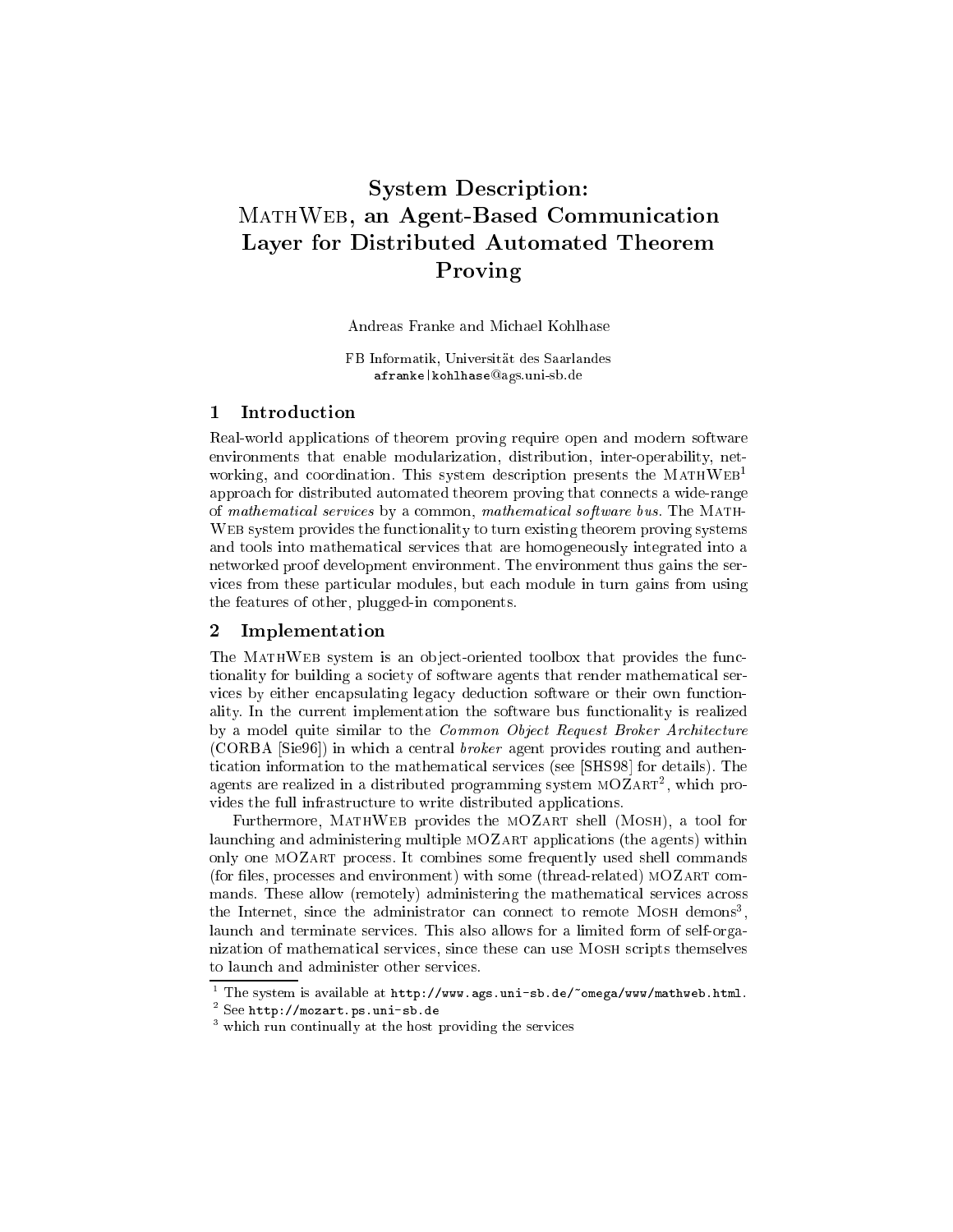MOZARTS main advantage as a basis for MATHWEB comes from its network transparency, i.e., the full support of remote computations in the base language (lexical scoping, logical variables, objects, constraints,...), and its network awareness, *i.e.*, the full control over network operations, such as the choice between stationary and mobile objects, which make it easy to 'agentify' arbitrary applications.

#### 3 **Existing Mathematical Services**

In this section we will briefly list and categorize the currently available mathematical services.

- Automated Theorem Provers MATHWEB currently features the first-order theorem provers BLIKSEM, EQP, OTTER, PROTEIN, SPASS, WALDMEISTER (see [SS97] for references), and the higher-order systems TPS [ABI+96] and  $\mathcal{LEO}$  [BK98]. Furthermore, there is a service competitive-atp that calls sets of ATP concurrently as competing services (this strategy is known to yield even super-linear speedups in practice).
- Computer Algebra Systems There are services wrapping the systems MAPLE, MAGMA, GAP and  $\mu$ CAS (see [KKS98] for references). Here, the MATHWEB approach is particularly interesting, since a licensee of commercial software systems like MAPLE and MAGMA can export the corresponding services to the deduction community.
- Mediators are mathematical services that transform mathematical knowledge from one format to another. The agent-oriented MATHWEB approach allows to encapsulate the zoo of conversion programs currently available<sup>4</sup> to generally available mathematical services and avoid duplication of efforts. Proof Transformers are rather substantial mediators that transform between proof formats. Currently MATHWEB features a proof transformation service from the proof formats of the theorem provers mentioned above [HF96, Mei99] to the natural deduction calculus.
- Knowledge bases MATHWEB currently only includes the MBASE service, a simple web-based mathematical knowledge base system that stores mathematical facts like theorems, definitions and proofs and can perform type checking, definition expansion and semantic search. It communicates with other mathematical services by mediators and with humans by the interaction unit OCTOPUS.
- Human Interaction Units are MATHWEB services that provide visualization and control features for the user interaction. Currently, MATHWEB includes the  $\mathcal{L}\Omega\mathcal{U}\mathcal{I}$  graphical user interface for interactive theorem provers [SHB<sup>+</sup>98], the OCTOPUS front-end for MBASE and the PROVERB proof presentation system [HF96], which can transform ND proofs to natural language. The DORIS system (see section 4) is a MATHWEB client from outside the domain of deduction systems.

 $4$  e.g. at the TPTP library http://wwwjessen.informatik.tu-muenchen.de/"tptp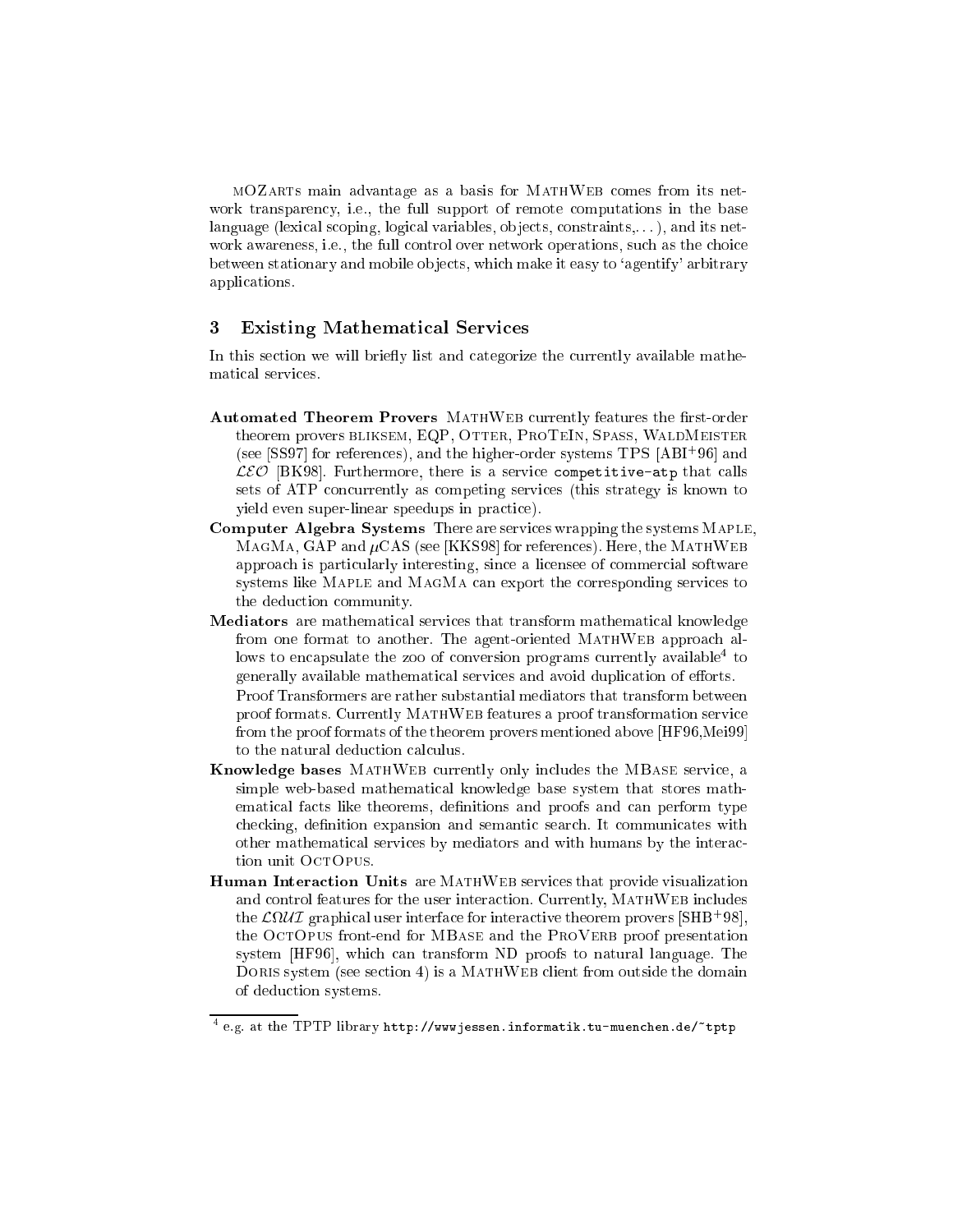# 4 Appli
ations and Experien
es

mega: The work reported in this paper or the development in this paper or the development origination of the varieta-system [BCF+97], a mathematical assistant system with the ultimate goal of supporting theorem proving in main-stream mathematics and mathematics education. To provide the necessary reasoning and symbolic computation facilities this system incorporates most the mathematical services listed in se
tion 3. The MathWeb approa
h has been a key fa
tor in keeping the system maintainable |SHS98,FHJ+99| and the near future will see further modularization and agentification of system components, which will lead to simpler system maintenan
e and a more open development model.

DORIS: Apart from this application, MATHWEB has been tested in the DORIS<sup>5</sup> system, a natural language understanding system that uses first-order automated theorem provers and model builders as external mathematical services to solve the onsisten
y and entailment problems pertaining to various disambiguation problems in text and dialogue understanding. Doris generates between 1 and a. 500 dedu
tion problems for ea
h senten
e it pro
esses, distributes them to competing mathematical services (over a network of workstations) and collects the results to obtain the desired result. Using the MATHWEB approach, the integration of the theorem provers was very simple: the only new parts were a socket connection from Prolog on the DORIS side and a new service module for the doris service<sup>.</sup> On the MATH WEB side. Experience with this application shows that distribution using MATHWEB does not come for free: A test with ca. 1300 DORIS deduction queries yielded the following timings:<sup>7</sup>

#### $30-1250$  ms pure theorem proving time

- 50-120 ms spent in the service module (opening an inferior shell, creating files,...). This depends strongly on the efficiency of the server file system.
- 5-500 ms Internet latency (we have measured inter-department (in Saarbrücken) and international (Saarbrücken/Amsterdam) connections)

However, the large number of deduction problems and the possibility of coarsegrained parallelization by distribution lead to a significant increase in overall system performan
e, ompared to an earlier entralized, sequential ar
hite
ture. In particular, the timings also show that it can pay off for a client in Saarbrücken to delegate dedu
tion problems to faster ma
hines in Amsterdam or vi
e versa.

#### $\bf{5}$ 5 Con
lusion and Future Work

The MATHWEB system provides a transport layer for distributed theorem proving and set of mathemati
al servi
es, whi
h will grow over time. The authors

<sup>-</sup> See <code>nttp://www.coli.uni-sb.de/\_bos/atp/doris.html\_ior\_a\_web-based\_interface\_</code>

 $\frac{6}{10}$ . E. a small (60 line) MOZART program that relays problems, results and statistics between the DORIS program and the competitive-atp service.

<sup>7</sup> These times have been measured on a olle
tion of SUN Ultra ma
hines running Solaris 5 in Saarbrücken and Amsterdam (all timings given in total elapsed time; normalized to our fastest machine, a SUN Ultra 4 at 300 MHz).